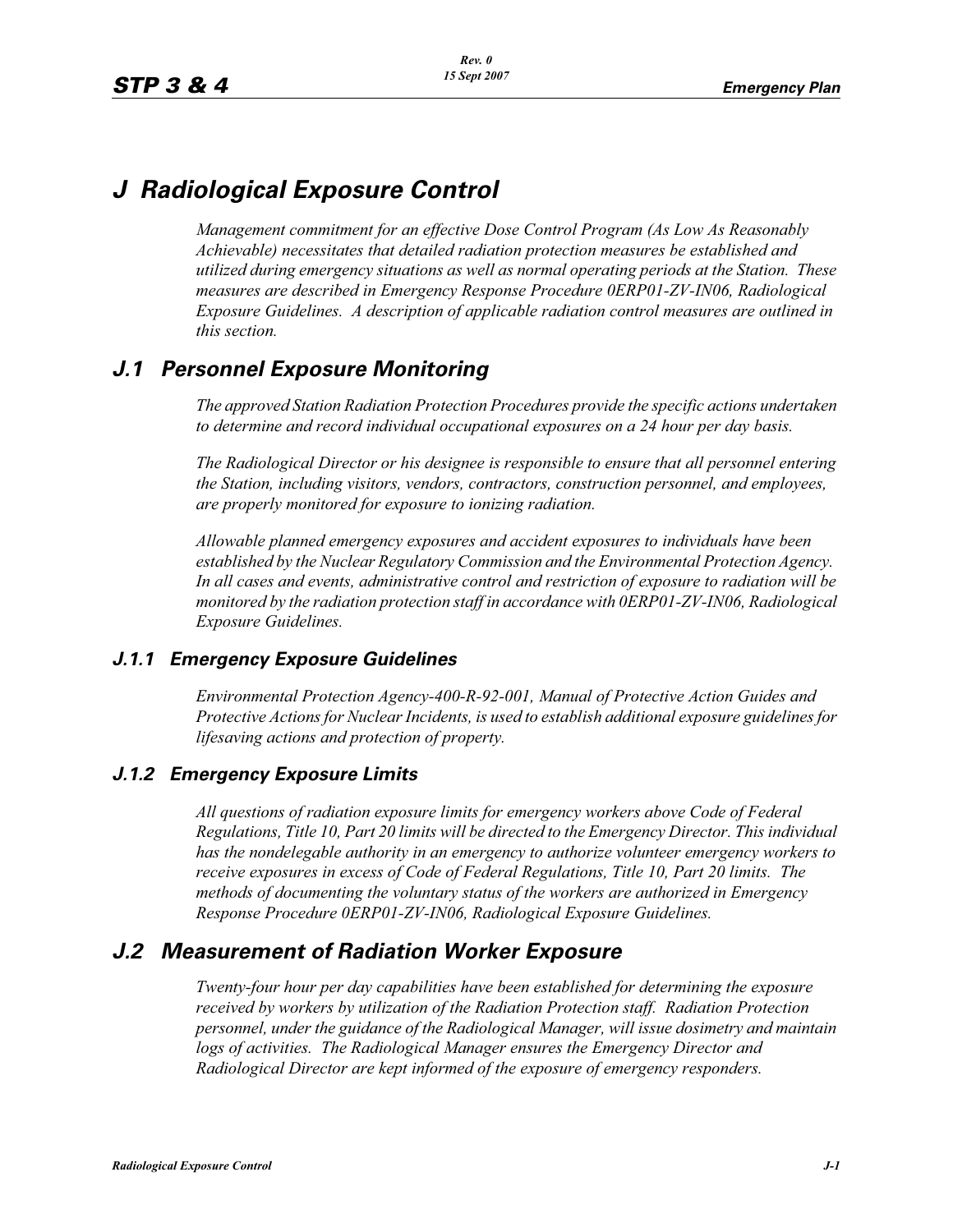## *J.3 Contamination Control and Preventive Measures*

*Preventive measures will be taken to minimize direct exposure to or ingestion of radioactive materials. This will include timely processing of all solid, liquid, and gaseous wastes using the Station radioactive waste processing systems in accordance with established plant procedures or other waste processing systems as necessary. Other contamination control measures are described in detail in the Station's Radiation Protection Program, the Emergency Response Procedures, and are summarized as follows:*

*In order to avoid personnel contamination or the spread of contamination in the Station areas, contaminated areas will be designated and clearly identified. Access to these areas will be controlled and appropriate protective clothing will be specified to minimize personnel contamination and the spread of contamination. Limits for the use of protective clothing are specified in the Station Radiation Protection Procedures. Personnel and equipment leaving the controlled area are monitored to assure that the limits for contamination control are met. If personnel become contaminated, Station Radiation Protection operating procedures will be implemented.* 

*In general, contaminated areas and materials are permitted to return to normal use when areas meet the Station Radiation Protection Program contamination limits. Some areas and equipment may be returned to service prior to achieving these limits. In such cases, special precautions and measures are taken to prevent personnel contamination and to limit the spread of contamination.*

# *J.4 Drinking Water and Food Contamination Control*

*Drinking water and food supplies are not allowed in contaminated or potentially contaminated areas. If the potential exists for food or water to become contaminated in normally clean areas, Radiation Protection personnel will perform appropriate surveys and sample analysis, respectively.*

*If contamination is found, appropriate actions will be taken based on the levels of contamination and its location.*

### *J.4.1 Surveys of Emergency Response Facilities*

*Radiological surveys of the emergency response facilities and the assembly area for habitability will be performed on a frequent basis. These surveys will include radiation levels and contamination and airborne radioactivity concentrations. Drinking, smoking, and eating are prohibited during a radiological incident in areas where the potential for contamination exists.*

### *J.4.2 Airborne Releases*

*In the event of an airborne release of radioactive materials, samples will be collected by Station personnel, and State and other agencies. These samples are analyzed and the results recorded and reported to the Emergency Director and the Department of State Health Services for appropriate offsite protective action recommendation decisions.*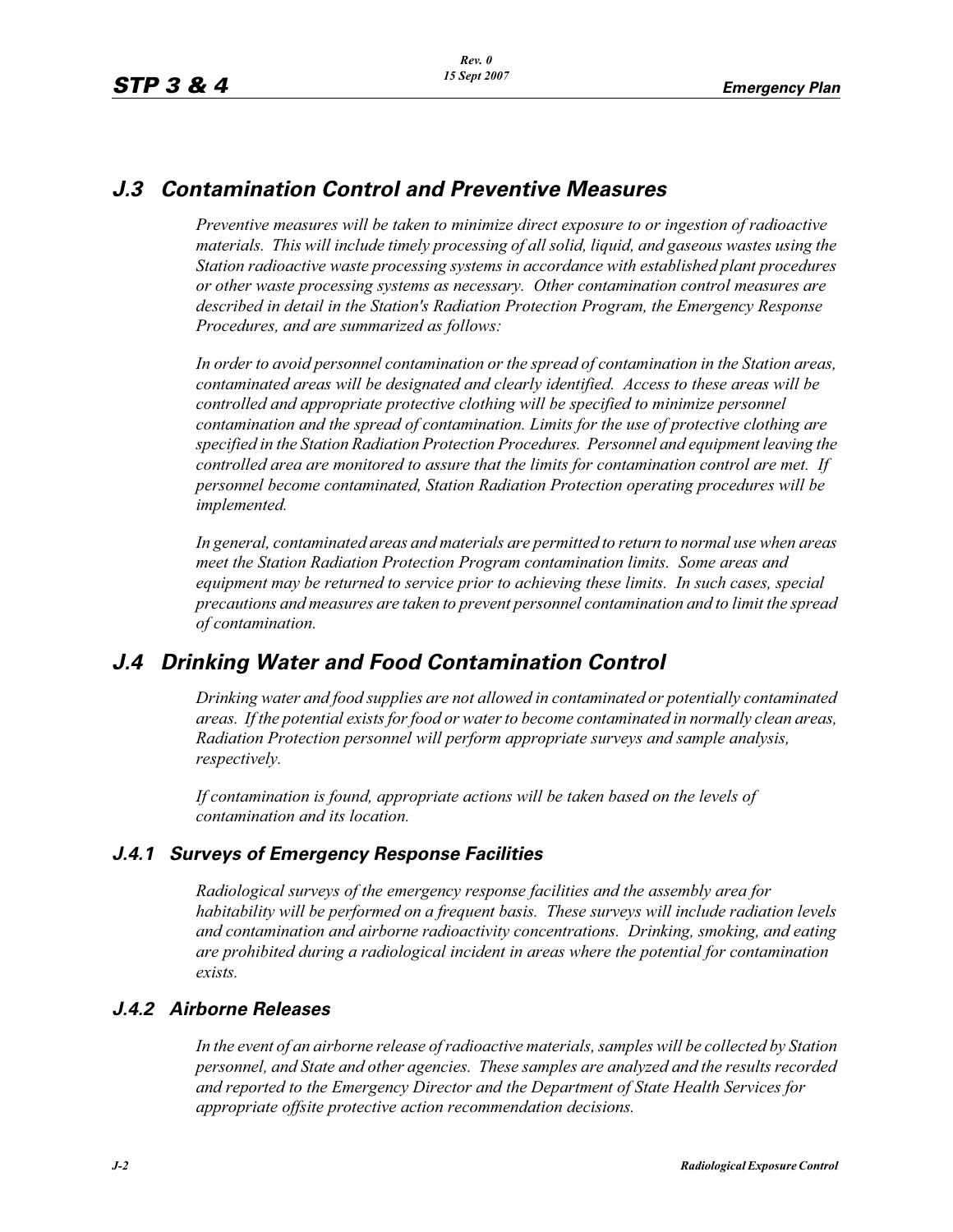### *J.4.3 Colorado River & Selected Wells*

*Selected wells are analyzed for radioactivity as part of the Radiological Environmental Monitoring Program at the Station. Surface water from the Colorado River is sampled at several locations upstream and downstream of the Station's river discharge. These samples are analyzed for gross activity as part of the Radiological Environmental Monitoring Program.*

### *J.5 Radiological Medical Considerations*

*Responses to personnel injuries are in accordance with guidelines set forth in 0POP04-ZO-0004, Personnel Emergencies and 0PGP03-ZA-0106, Emergency Medical Response Plan. Normally, in the event a personnel injury occurs in a Radiologically Controlled Area and the person requires offsite medical aid, the person will be taken to the Radiologically Controlled Area Access Control Point. The person is monitored for contamination and, if found to be*  below the levels for personnel contamination, the person is treated as a normal industrial *accident and first aid will be supplied by Station medical assistance personnel. If additional treatment is required, the Station shall transport the person to the Matagorda General Hospital or Palacios Community Medical Center for treatment. Transportation will be provided by the site with Station medical staff in attendance or a contractor ambulance service.*

#### *J.5.1 Personnel Contamination*

*In the event, the person is contaminated above the levels for personnel contamination, reasonable efforts will be made to decontaminate the person at the Radiologically Controlled Area Access Control Point. If this can not be done due to the nature of the injury and/or hospitalization is required immediately, medical treatment and transportation to the hospital will take priority. The person will be placed in clean protective clothing or wrapped in a clean blanket time permitting, to minimize the spread of contamination.*

#### *J.5.2 Health Physics Supervision*

*A Radiation Protection Technician will accompany the individual to the hospital. Health Physics Supervision should meet the person at the hospital. The medical facility will be notified when a contaminated patient is being transported for treatment to allow for establishment of the radiological treatment area.*

#### *J.5.3 Hospital Procedures*

*When the victim arrives at the medical facility, the staff of the hospital will follow their procedures to handle this type of injury. Radiation Protection personnel will conduct surveys to ensure that contamination levels are kept to a minimum and will monitor for contamination until cleanup has been satisfactorily completed.*

### *J.5.4 Contaminated Items*

*Contaminated items belonging to the individuals will be returned to the Station for decontamination or disposal.*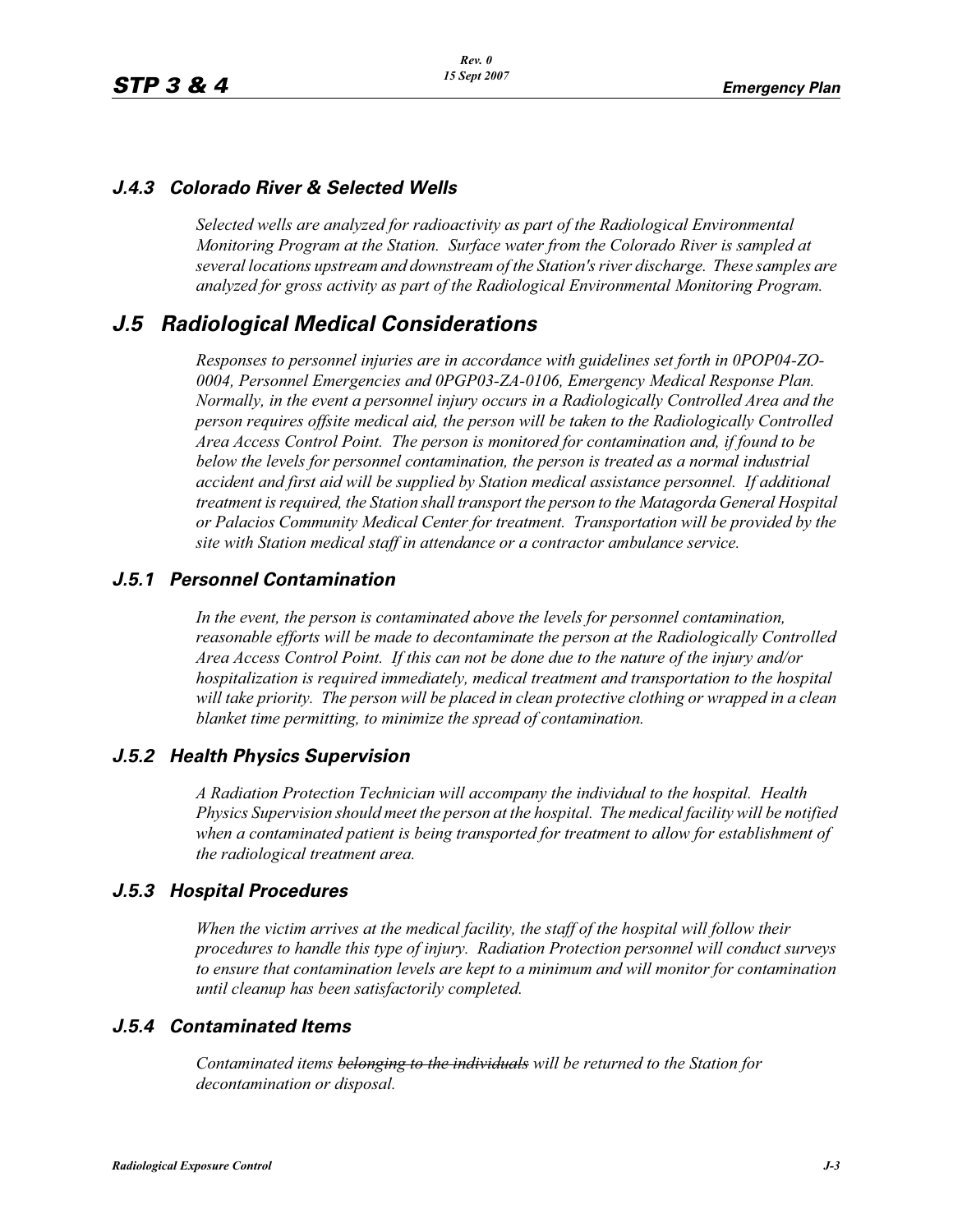### *J.5.5 Radiological Surveys*

*Radiation Protection personnel will perform radiological surveys and assist with establishing radiologically controlled area boundaries in the medical facilities.*

# *J.6 Personnel Evacuation from Station*

- **Personnel evacuated from the site due to a site evacuation shall go to an offsite Reception** *Center or home as determined by the Emergency Director.*
- **Reception centers are activated by the Matagorda County Emergency Management** *Director.*
- -*The Bay City Reception Center is located at the McAllister Middle School.*
- -*The Palacios Reception Center is located at the Palacios High School Field House.*
- **If** At the reception center, Station personnel are monitored for contamination and *decontaminated, as necessary, and are registered and given emergency assistance by the reception center staff.*
- - *Reception center operations are fully discussed in the Matagorda County Emergency Management Plan and Procedures.*

# *J.7 Offsite Assessment, Evaluation*

*For areas beyond the owner-controlled boundary of the Station, the Department of State Health Services, with assistance from the Governor's Division of Emergency Management, is responsible for the assessment and evaluation of protective action recommendations for the atrisk areas. The Matagorda County Emergency Management Director has the authority to accept, authorize, and implement protective actions.*

- - *The State of Texas radiological monitoring teams will identify contamination and/or radiation levels and assist in controlling access within the affected area.*
- - *Other state agencies will take action, as necessary, to assess and control land, water, and air within the affected area for public, commercial, and agricultural use.*

# *J.8 Tools and Equipment*

*All tools and items of equipment used in the Radiologically Controlled Areas must be checked for contamination before being taken from the Radiologically Controlled Area.*

- -*Vehicles leaving the site will be monitored and decontaminated, as necessary.*
- - *Emergency vehicles on life saving missions will not be delayed for radiological considerations.*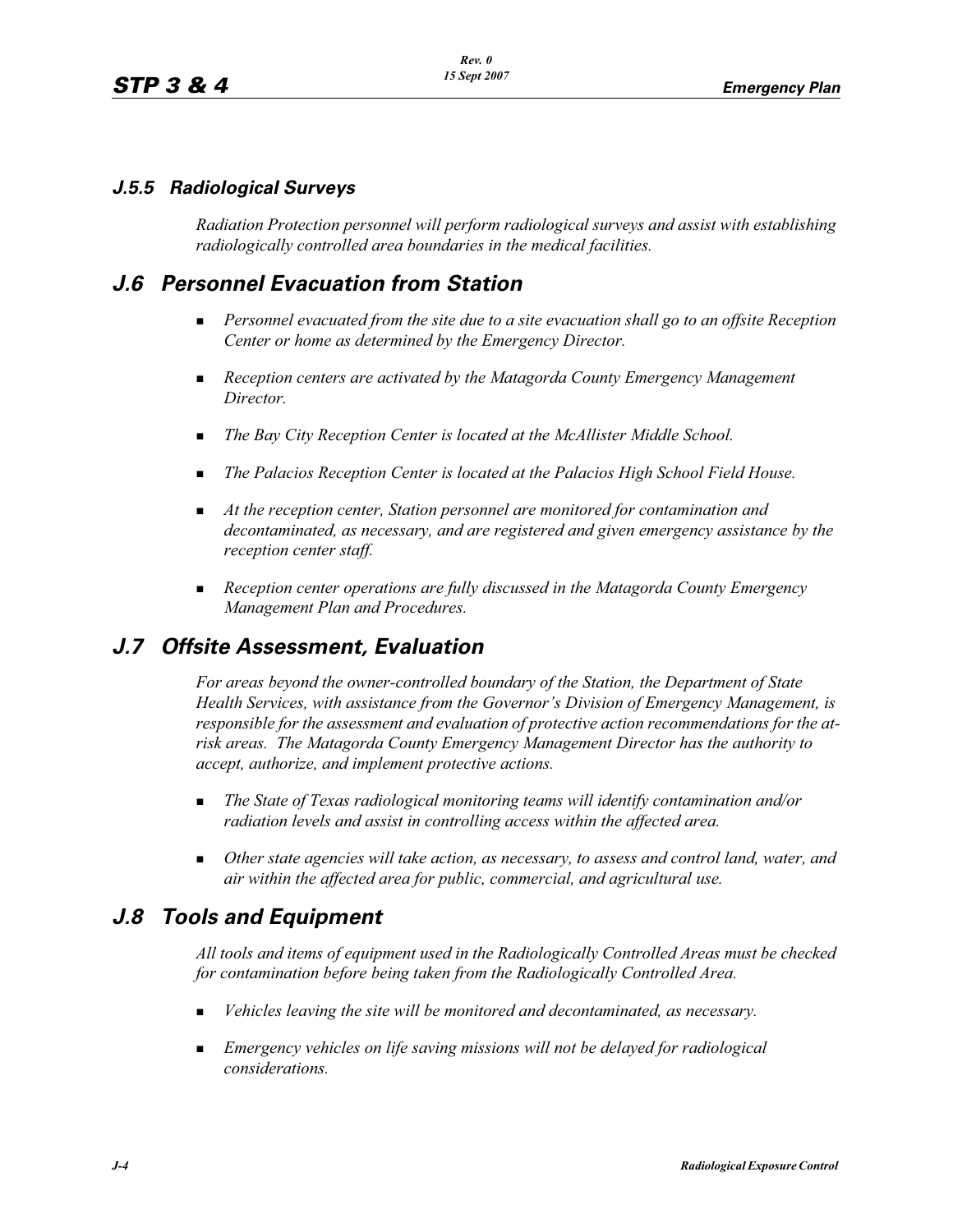## *J.9 Exposure to Airborne Contamination*

In the event of a major radiation emergency, exposure to airborne concentration of *radioactivity will be limited by the following policy:*

- - *Whenever practicable, total internal exposure of any individual during an emergency should be maintained As Low As Reasonably Achievable.*
- -*Respiratory protection will be used whenever appropriate.*
- *Exposure limits for noble gases are based on beta plus gamma radiation effects to the skin and lens of the eyes.*
- **Potassium Iodide should be issued to all onsite personnel on a voluntary basis at a General** *Emergency or when dose projections onsite or survey results projected exceed twenty-five (25) rem Committed Dose Equivalent to the thyroid. The issuance shall be determined by the Emergency Director and Radiological Director.*

# *J.10 Radiation Monitoring System*

*The Radiation Monitoring System monitors radioactivity in the station. This system, consisting of two subsystems, provides monitoring capability for area radiation and process/effluent stream radiation monitoring. The process/effluent Radiation Monitoring System is comprised of two smaller subsystems, the Liquid Monitoring System, and the Atmosphere Monitoring System. These Subsystems are described in Section H of this Plan and in the Station Updated Final Safety Analysis Report*s *Section 9.0, 11.0, and 12.0. The Radiation Monitoring System is designed to provide output in normal and emergency operating ranges and is designed to operate in emergency radiation fields.*

### *J.10.1 Model Description*

*The dose assessment models described in procedure 0ERP01-ZV-TP01, Offsite Dose Calculations, provides site specific estimates and predictions of atmospheric effluent transport and diffusion during and immediately after an airborne release. The diffusion model used meets the criteria of a Class A model as defined in NUREG-0654/Federal Emergency Management Agency Report-1 and additionally can perform X/Q calculations, dose and dose rate projections, and deposition rates for the Plume Exposure Pathway Emergency Planning Zone.*

### *J.10.2 Area and Process/Effluent Systems*

*The Area and Process/Effluent Radiation Monitoring Systems are used to classify and assess radiological conditions in accordance with the Station Technical Specifications. These parameters have specific relationships to the Emergency Action Level scheme for classifications of an event by the classification* Initiating Conditions *scheme of NUMARC/NESP-007 and Section D of this Plan.*